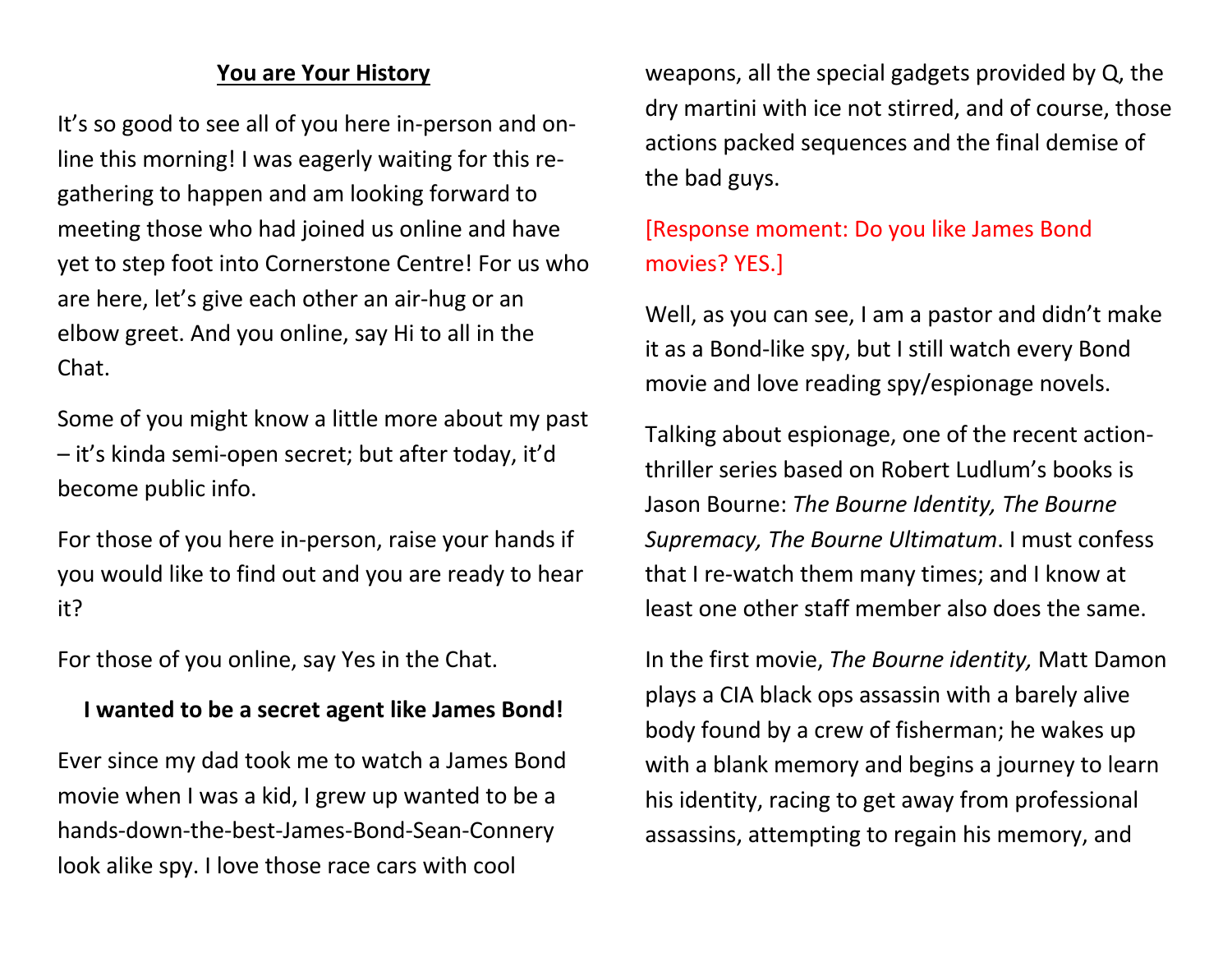finding out his true identity. In the process, he must also determine why the CIA want him dead.

In this sermon series based on Klyne Snodgrass' book, *Who God Says You Are,* we explore nine factors that shape our identity. Pastor Jeremy reminded us last week: "*Your identity is who you are. It's how you think about yourself. It's what makes you you. Your identity determines how you make sense of the world and how you'll live.*"

This whole matter of identity is most relevant in light of controversial issues surrounding social and racial justice, such as identity politics, racism, woke and cancel culture.

When you know who you are, you accept and understand your thoughts, feelings, behaviours, relationships, and life purpose on a deeper level. You have focus and show confidence, clarity, and creativity in whatever you do.

Last week we learned about the first factor that shapes our identity, "You are Your Body": **We are more than our bodies, but at the same time, we are not less than our bodies – we are created in the** 

**image of God as embodied souls and, as Christfollowers, indwelled by the Holy Spirit as His temple.**

Today we are going to talk about the second factor that shapes our identity, "You are Your History", that is, our history reveals our identity. Both nature and nurture play an integral part of the formation and development of our identity. So and our present IQ, EQ (emotional intelligence), RQ (relational intelligence), and SQ (spiritual intelligence) are continuously impacted by our …

- Ethnic heritage/family of origins.
- Genetic factors and natural disposition.
- Social & cultural influences.
- Relational and emotional temperament.
- Educational and vocational experiences.
- Spiritual and faith orientation.

No matter what life-stage we are in, we all bring along our own backgrounds, experiences, assumptions, and perspectives wherever we go, whatever we think, feel, do, and say.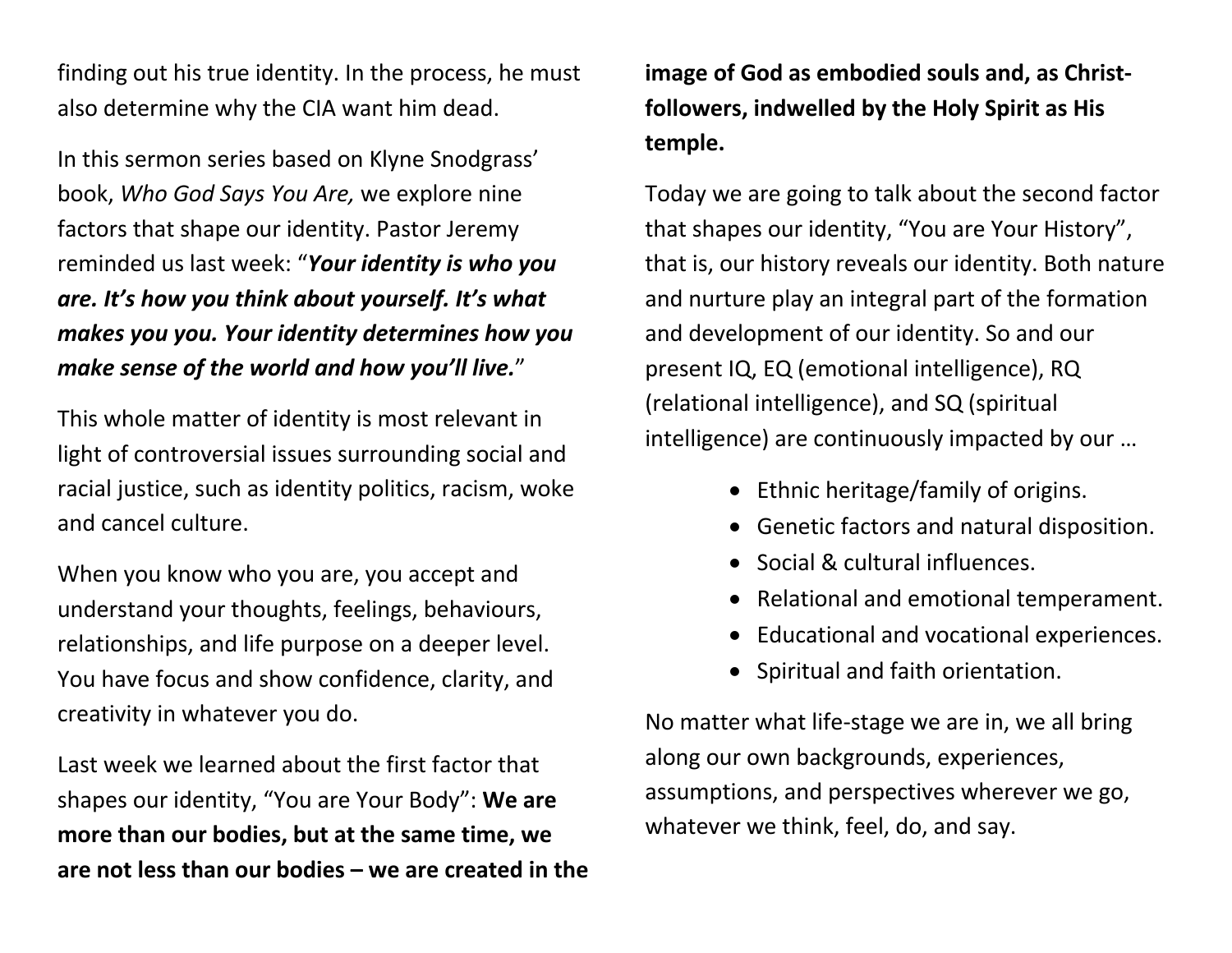# Chaim Potok writes, *"Everything has a past … If you don't know the past, you can't understand the present and plan properly for the future."1*

So the first lesson we need to learn about how our history reveals identity is this:

### **Own our past without letting our past owns us.**

We tend to fluctuate between "Nostalgia" (stuck in the happy memories and wanting life staying the same like the good old days) and "Denial" (suppressing, minimizing, or even discarding all unpleasant and negative experiences), thus allowing our past to control how we presently think, feel, and behave. Conscious or not, there's a fatalistic undertone that evokes resignation, rejection, or rebellion.

We can learn how to own the past from the Apostle Paul:

**Phil. 3:4-6** You know my pedigree: a legitimate birth, circumcised on the eighth day; an Israelite from the elite tribe of Benjamin; a strict and devout adherent to God's law; a fiery defender of the purity of my religion, even to the point of persecuting the church; a meticulous observer of everything set down in God's law Book. (*The Message*)

That's a pretty impressive *résumé* wrt his ethnic heritage, family origins, faith orientation, educational credentials, religious zeal and dedication, and holy living!

But Paul does not let past blessings/successes to puff him up and push others down:

**Phil. 3:7-9** The very credentials these people are waving around as something special, I'm tearing up and throwing out with the trash—along with everything else I used to take credit for ... everything I once thought I had going for me is insignificant—dog dung. I've dumped it all in the trash so that I could embrace Christ and be embraced by him.

Paul also acknowledges his own foible, fault, and failure:

**1 Tim. 1: <sup>13</sup>** I was once a blasphemer and a persecutor and a violent man … (NIV)

<sup>1</sup> Snodgrass, Klyne R.. *Who God Says You Are: A Christian Understanding of Identity* (p. 82). Wm. B. Eerdmans Publishing Co.. Kindle Edition."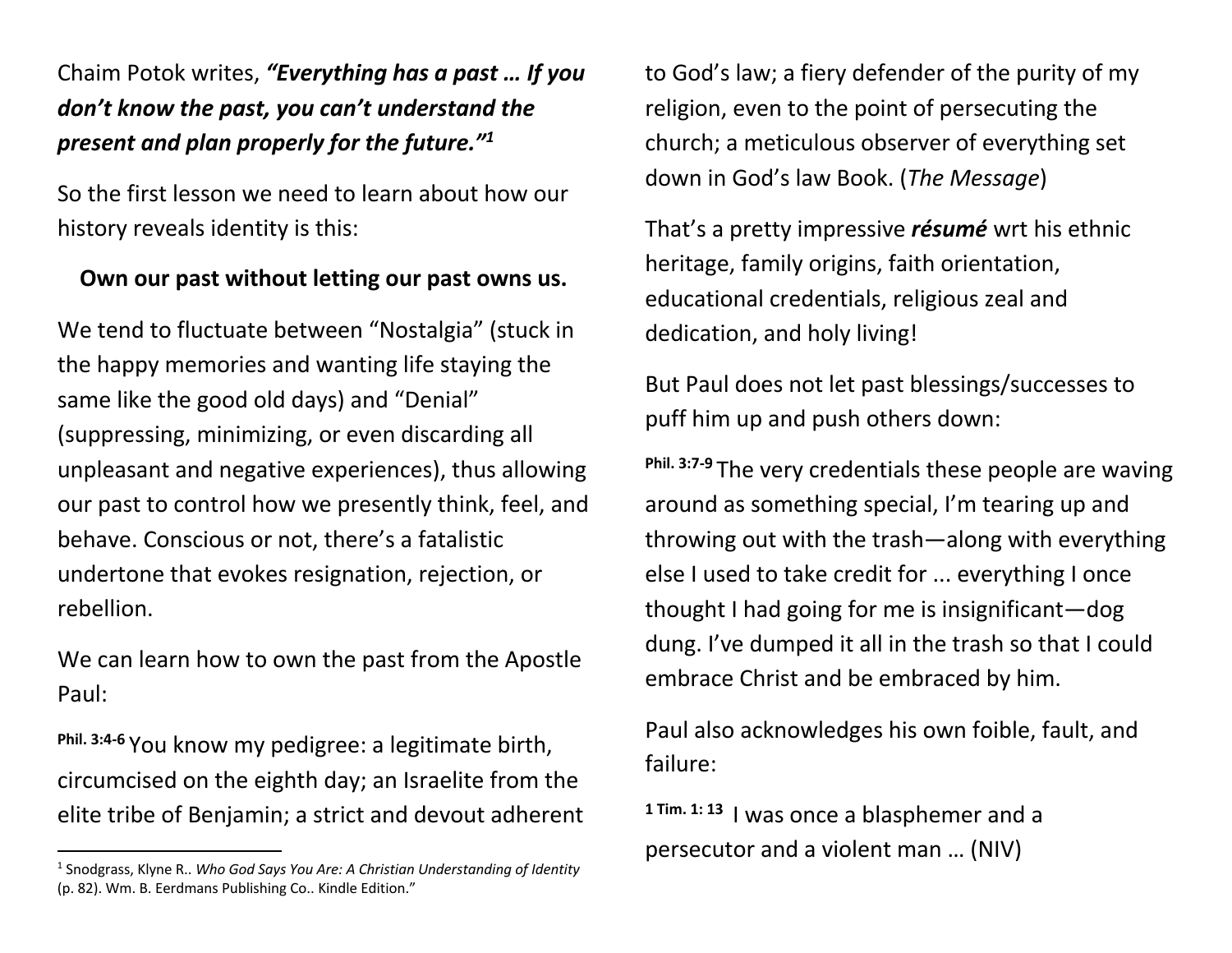It's instructive to see that Paul does not allow shameful past/failures to pull him down and be stuck in despair.

**1 Tim. 1: <sup>14</sup>** The grace of our Lord was poured out on me abundantly, along with the faith and love that are in Christ Jesus ... **<sup>15</sup>** [who] came into the world to save sinners—of whom I am the worst. **<sup>16</sup>** But for that very reason I was shown mercy so that in me, the worst of sinners, Christ Jesus might display his immense patience as an example for those who would believe in him and receive eternal life.

Paul is both a beneficiary and a victim of his past, but he doesn't let his past dictate or define the way he conducts his life in the present: He tells the truth, names and faces the good and bad as well as whatever the consequences these experiences generated – he is grateful for all the blessings and takes responsibility for wrongs he'd done.

Like what we see in Paul's history, our history shapes our identity to certain extent, but we must not give it power to manipulate or control what and how we think, feel, and behave. At times we might

even have to act totally opposite to what seems "natural" to us!

In his recent book, *Personality Isn't Permanent: Break Free from Self-Limiting Beliefs and Rewrite Your Story,* psychologist and bestselling author Benjamin Hardy debunks the pervasive myths about personality that prevent us from learning and provides bold strategies for personal transformation. Who we are and our personalities are not hardwired to remain static or "set in stone" – individuals are not pre-programmed and can change.

We can find different popular personality tests and just to name a few, Myer Briggs, DISC, True Colors, StrengthFinder, Enneagram, etc. They are helpful and encourage continuous self-awareness learning. I have gone through a few of these tests – I have gained some insight and increased my own self awareness.

[Response moment: Have you tried any kind of personality test? YES.]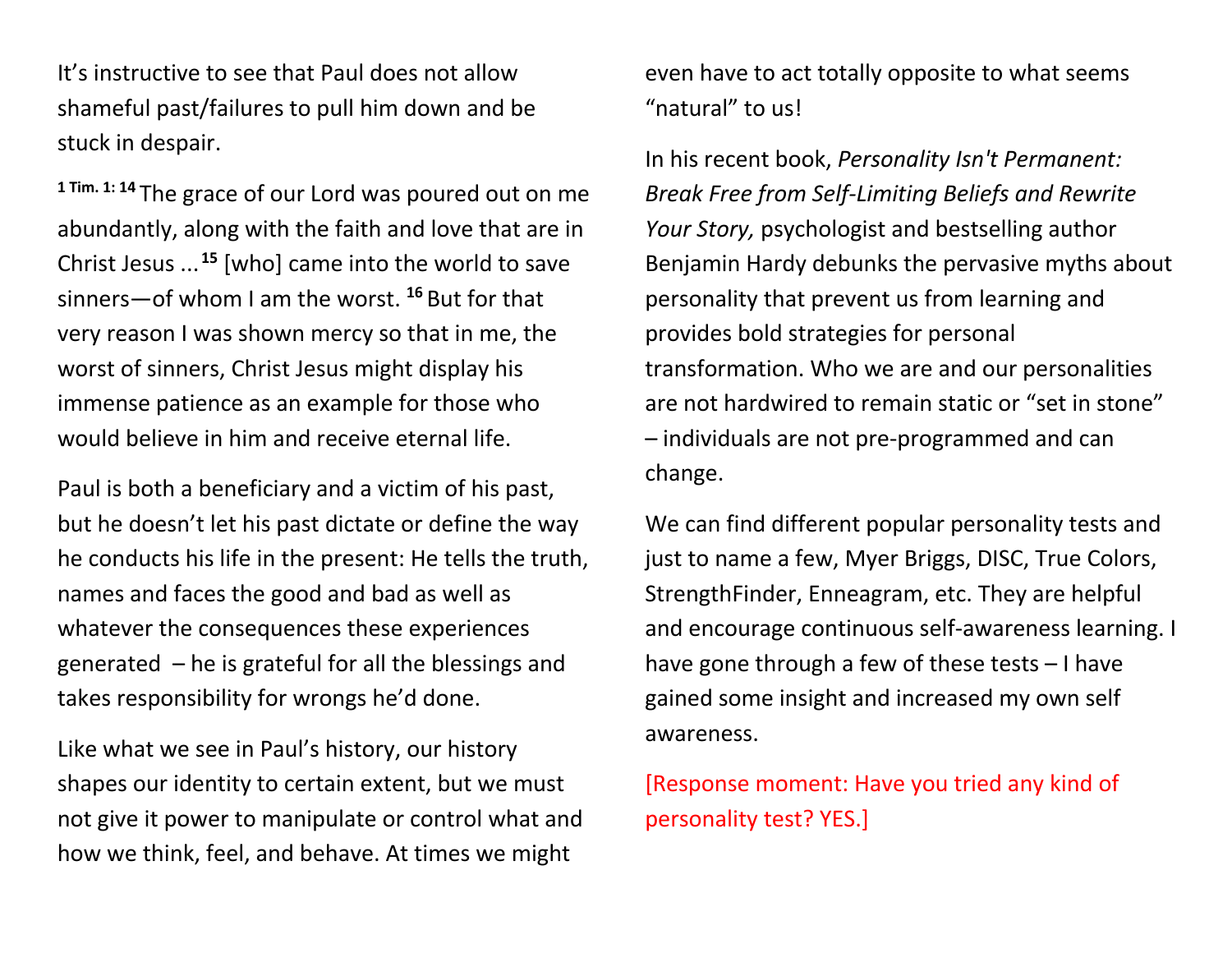In fact, I would encourage you to visit our webpage to check out and sign up for our next LYS webinar or Strengths Learning Lab.

However, from a Christian perspective, there is no place for "that's-the-way-I-am" deterministic posture or any defeatist mindset. If one does not handle the past wisely, our identity can be distorted; either an incorrect sense of superiority or inferiority can damage our spirits, stunt our growth, generate relational friction, and cause disharmony.

Paul writes, **Rom. 12:2**Do not conform to the pattern of this world, but be transformed by the renewing of your mind ... **<sup>3</sup>**Do not think of yourself more highly than you ought, but rather think of yourself with sober judgment, in accordance with the faith God has distributed to each of you. (NIV)

While it's true that no one's history is useless, we must acknowledge, admit, and assess our past in order to live wisely. This is one of the exercises I introduce to those who want to explore Jesus' call to life mission. If you are interested, email me and I would love to walk you through this exercise.

And this leads to our second lesson we need to learn about how our history reveals identity:

### **God doesn't waste our past; prayerfully discern Jesus-shaping lessons in past defining moments.**

We often live out the story we tell ourselves in our head. Patrick Rothfuss writes, "It's like everyone tells a story about themselves inside their own head. Always. All the time. That story makes you what you are. We build ourselves out of that story."2

The operative phrase here is "inside their own head" – what is real can be blurred by self perception and, indeed, whatever is perceived in our head could possibly be coloured by selective memories, misinformation, or biases!

We are born into an already existed family and world. We didn't write much of our history and we are not responsible for some part of our past because others or circumstances have contributed.

<sup>2</sup> Snodgrass, Klyne R.. *Who God Says You Are: A Christian Understanding of Identity* (p. 82). Kindle Edition.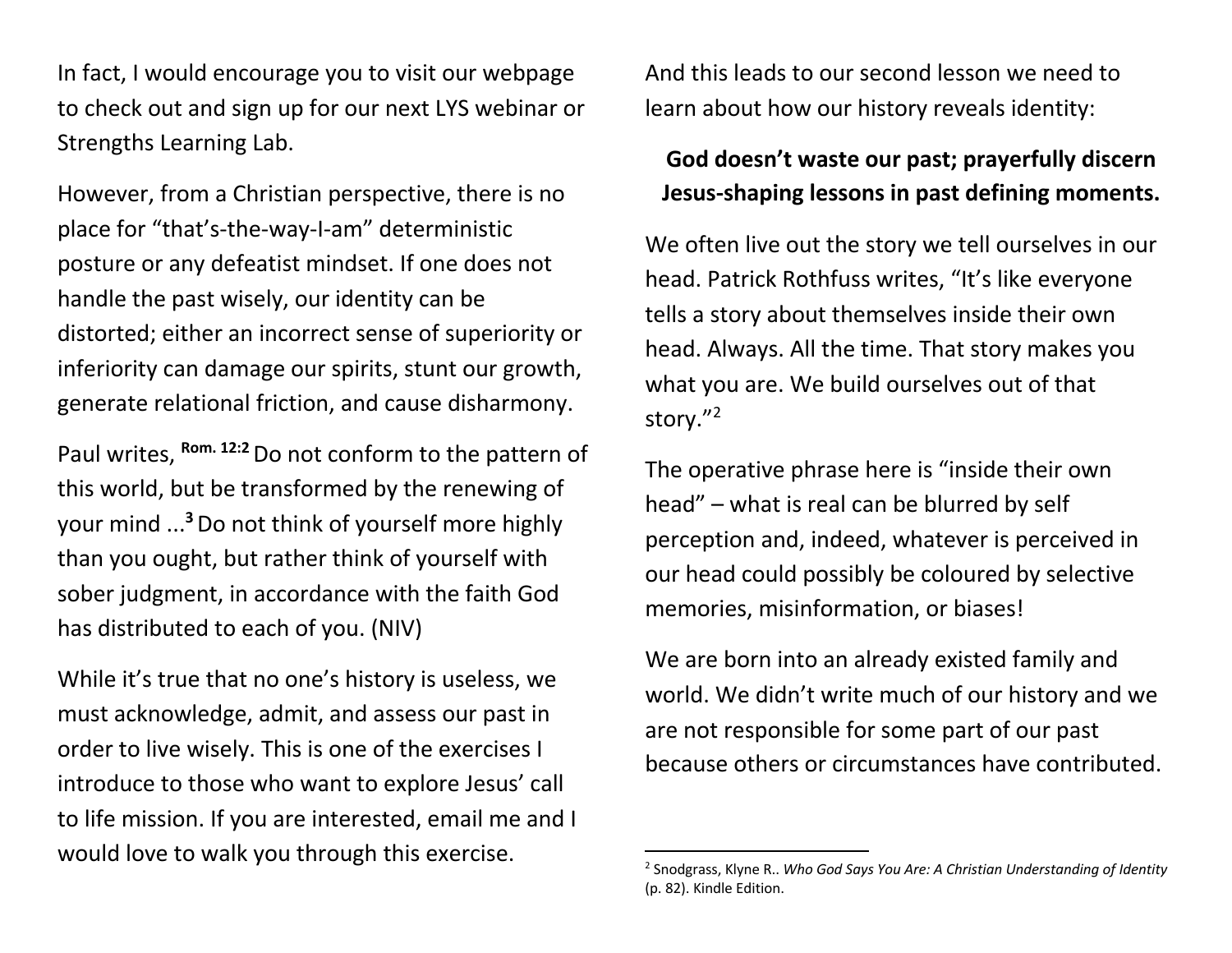As someone once said, "We don't see things as they are, we see things as we are."

Our understanding or interpretation of our personal history is often incomplete and thus distorted, because of our incapability and limitation. We need resources beyond ourselves, extraordinary grace and wisdom from above.

Paul describes himself this way:

**1 Cor. 15:8**… last of all [Christ] appeared to me also, as to one abnormally born. **<sup>9</sup>** For I am the least of the apostles and do not even deserve to be called an apostle, because I persecuted the church of God. **<sup>10</sup>** But by the grace of God I am what I am, and his grace to me was not without effect. (NIV)

Here Paul basically is saying that the risen Christ has enabled him to see his past from a different angle. Or to put it in another way, Paul begins to understand his history/past through the gospel-lens. His past doesn't define him; his life in Jesus does!

**2 Cor. 5:17** Therefore, if anyone is in Christ, the new creation has come: The old has gone, the new is here!

The story of Jesus is no longer a subplot in Paul's story – it is his life defining story. There's a gradual change in perspective, a transferral of a distorted storyline to a Christ-shaped storyline.

The risen Christ enables him to discern Jesusshaping lessons in his faith journey. Paul has been "editing or rewriting" his story since his personal encounter with Jesus on the road to Damascus, while living out his life purpose and fulfilling his life mission.

C. S. Lewis writes, "The question is not what we intended ourselves to be, but what He intended us to be when He made us."

In this attention-deficit, distracting culture, success and bottom-line driven economy, and hectic lifestyle, it's imperative that we learn to listen to God's voice and attend to the Spirit's promptings, evaluate and interpret our story in light of God's intention and purpose!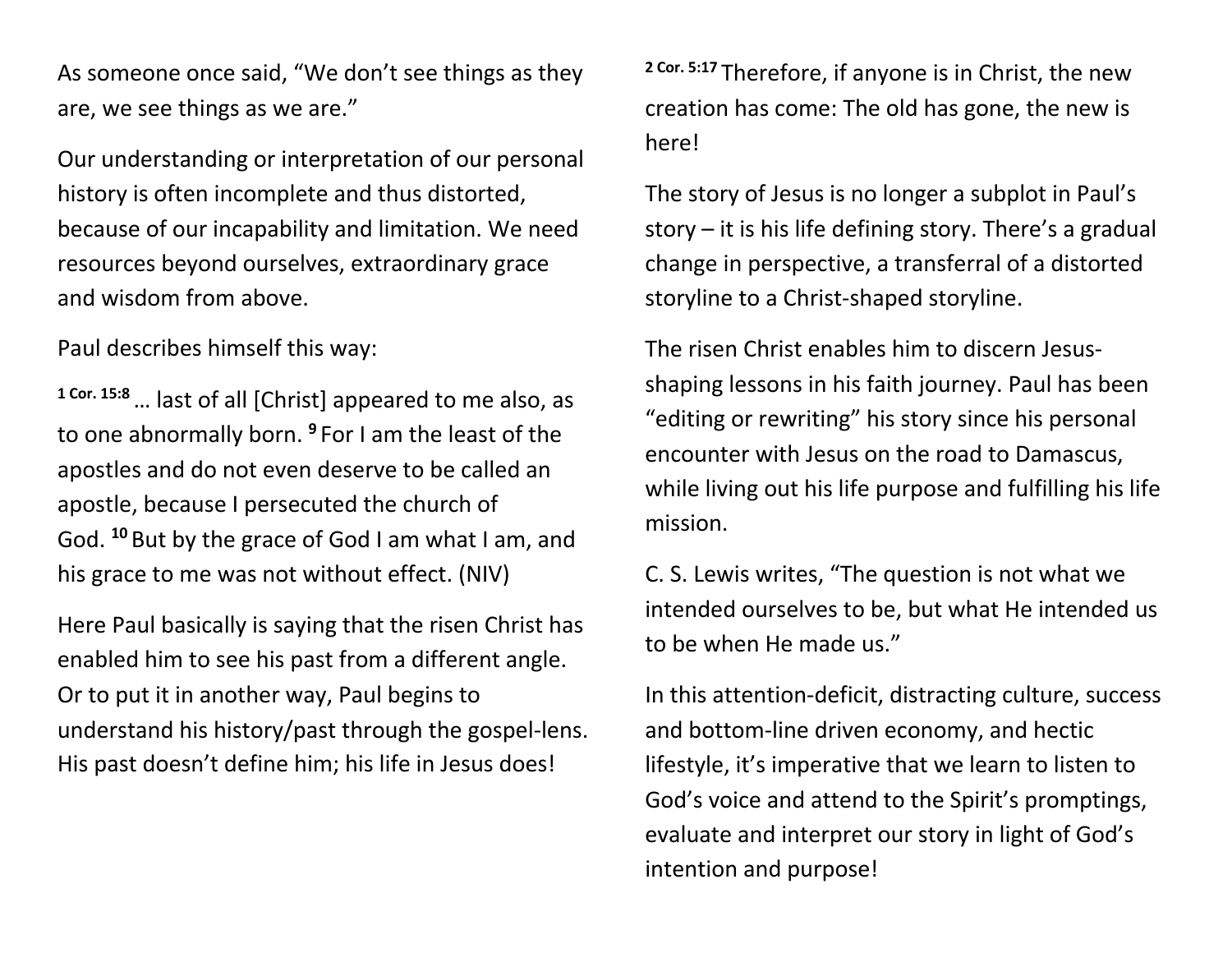Cf. Let me share with you the gradual change in my perspective regarding my ministerial calling, i.e., from understanding myself as a "bridge" between first generation and second generation Chinese Christians to being one breaking downs walls of separation between peoples.

Of course we can't change our personal history; but we can interpret and process what happened for truth and learning.

This brings us to the third lesson we need to learn about how our history reveals identity:

### **Make "echoes of eternity" in our future-past.**

Jürgen Moltmann, the theologian of hope, corrects what he calls the "apocalyptic fantasy," an often misplaced focus on the terrors of the end of the world. He writes in his book, *In the End—the Beginning: The Life of Hope*:

"Christian expectation is about the beginning: the beginning of true life, the beginning of God's kingdom, and the beginning of the new creation of all things into their enduring form. The ancient

wisdom of hope says: 'The last things are as the first.'"3

As disciples of Jesus, we are new creation-new beginning future-present people. And new-creationpeople are hope-filled, hope-driven people: when we embrace the Jesus who embraces the world and make space for Him to shape us in God's love, our lives are being moulded along the same lines of the risen Christ, who is the image of the invisible God and has rescued us from the dominion of darkness and brought us into His kingdom.<sup>4</sup>

**2 Cor. 4:7** But we have this treasure in jars of clay to show that this all-surpassing power is from God … **<sup>10</sup>**We always carry around in our body the death of Jesus, so that the life of Jesus may also be revealed in our body.

Our lives are no longer shackled by the past but liberated to live forward and make new creation imprints here and now. We are "fully alive" in the presence of the Father and have complete access to

<sup>3</sup> Jürgen Moltmann, *In the End—the Beginning: The Life of Hope,* trans. Margaret Kohl. Fortress, 2004, loc. 44, Kindle. (Cited in Makoto Fujimura's *Art and Faith – A Theology of Making,* p. 84.) <sup>4</sup> Cf. Rom. 8:28ff.; Col. 1:13ff.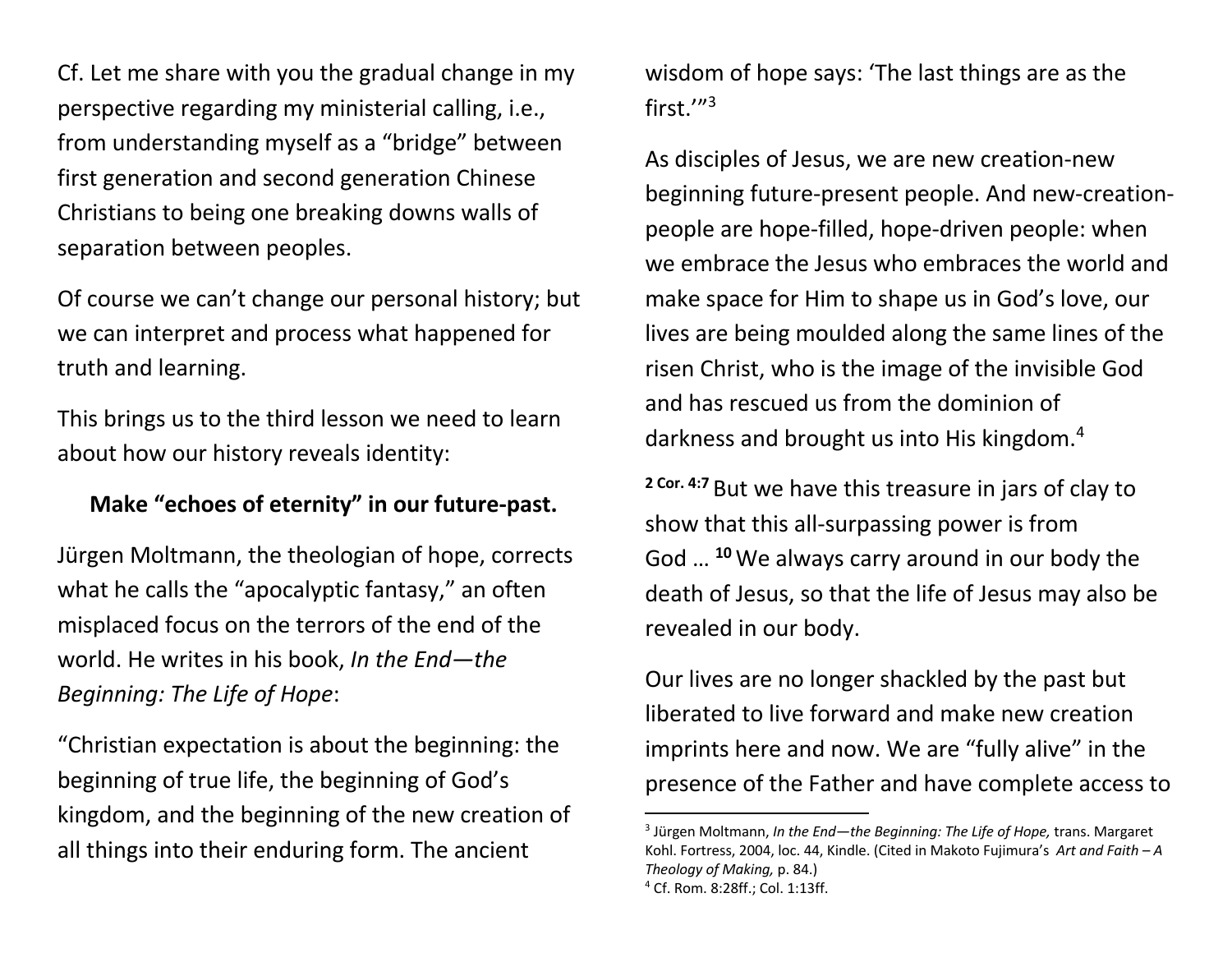Christ's resurrection power, living moment by moment and entrusted with the privilege and responsibility to revise our autobiography in light of the master story of God restoring the world.

Each moment is not just a "*chronos* [i.e., clock-time] *but kairos* [i.e., opportune time] moment" and has the possibility of becoming a moment of new beginning in anticipation of the coming of the new heaven and new earth.

# [Response moment: Do you want to make "echoes of eternity"? Yes.]

**Col. 3:1** Since, then, you have been raised with Christ, set your hearts on things above, where Christ is, seated at the right hand of God. **<sup>2</sup>** Set your minds on things above, not on earthly things. **<sup>3</sup>** For you died, and your life is now hidden with Christ in God. **<sup>4</sup>**When Christ, who is your life, appears, then you also will appear with him in glory.

Since we are raised with Christ now, filled with the Holy Spirit, and motivated by a living hope, our heart is aligned with what God has purposed in eternity past.

Paul is clear that we are saved, not just for life after death, but for life before death – as Jesus-followers eternal life begins now<sup>5</sup> - we are participants in God's present shaping of the new heaven and earth to come.

Our journey of discipleship is a sign and foretaste of what God plans to do for the entire cosmos – we are empowered to practice eternity future in the present, to make echoes of eternity by the power of Christ's resurrection.

Let me quickly summarize the three crucial lessons we need to learn how history reveals our identity:

- **Own our past without letting our past owns us.**
- **God doesn't waste our past; prayerfully discern Jesus-shaping lessons in past defining moments.**
- **Make "echoes of eternity" in our future-past.**

What better moment to close this message on identity than to witness and celebrate the baptism

<sup>5</sup> Cf. Jn. 3:16; N. T. Wright, *Surprised by Hope,* p. 197ff.